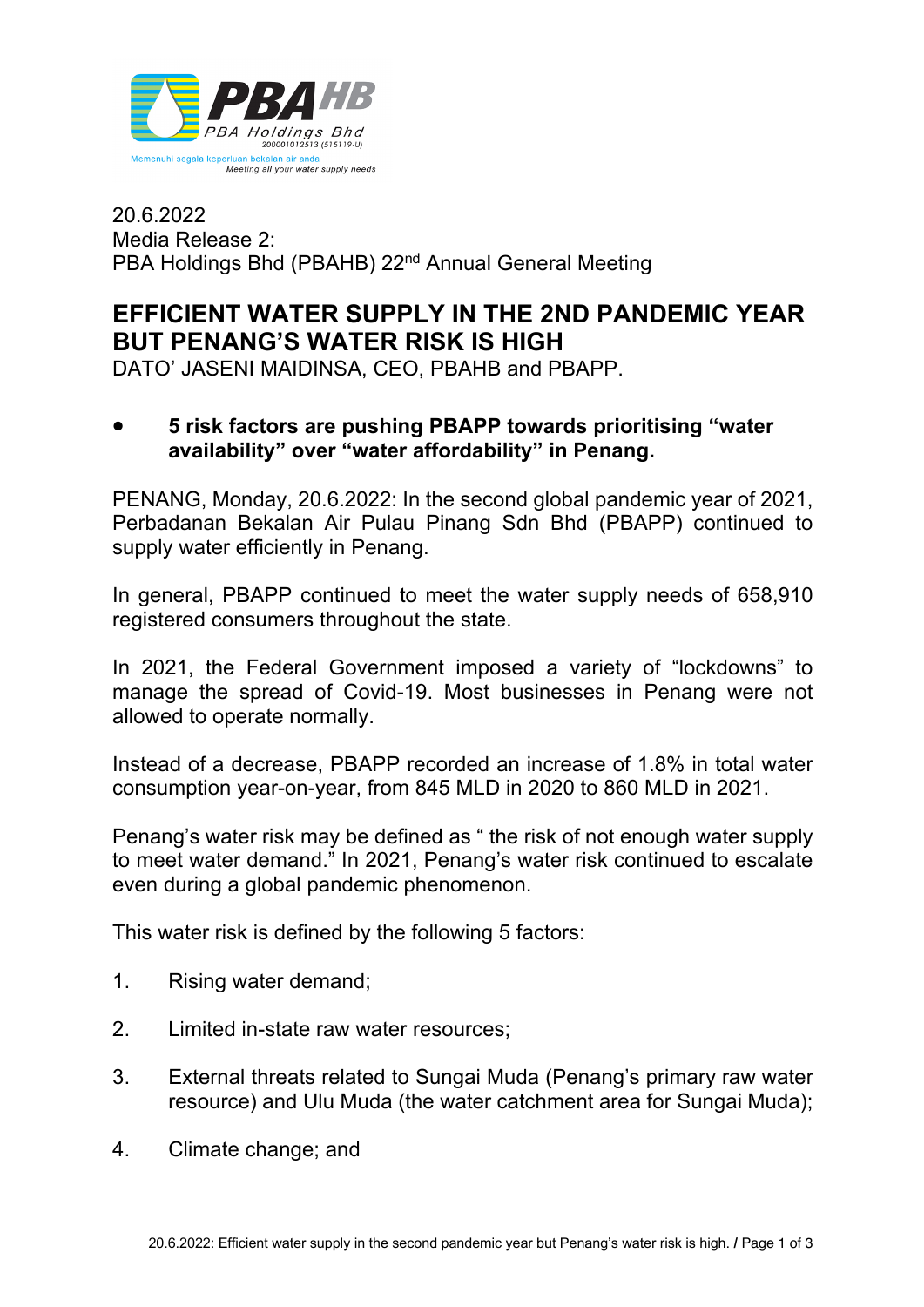

5. A delay in the implementation of the Sungai Perak Raw Water Transfer Scheme (SPRWTS).

The reality of Penang's water risk has manifested 2 abnormal phenomena in recent years:

- On 5.9.2020, the effective capacity of the Teluk Bahang Dam on Penang fell to 16.0%, the lowest level reported in the history of the dam since it was opened in 1999.
- In 2020 and 2021, there were reports of intermittent incidences of unscheduled water supply interruptions in Seberang Perai Selatan (SPS). Although PBAPP reacted promptly to address these reports, such incidences continue to recur.

PBAPP has outlined its road map to implement new water supply projects to address increasing water demand in Penang.

A total of 5 projects will be commissioned from 2022 to 2028, under PBAPP's Raw Water Contingency Plan 2030 (RWCP 2030).

Beyond 2030, depending on the outlook of the Sungai Perak Raw Water Transfer Scheme, PBAPP may have to invest in desalination, as planned under the Penang Water Supply Initiative 2050 (PWSI 2050).

The RWCP 2030 projects for the future are likely to cost several hundred million ringgit. The investment will have to be recouped from future water tariffs in Penang.

On 30.3.2022, PBAPP submitted its 5<sup>th</sup> Business Plan to the National Water Services Commission (SPAN). This business plan includes a Penang water tariff review proposal, mainly because PBAPP needs to raise sufficient funds to finance its RWCP 2030 projects.

This 2022 tariff review that PBAPP is applying for is one of many more to come as we march towards 2050. Inevitably, the costs of supplying more water in Penang to more people and businesses will continue to escalate.

As Penang's licensed water supply operator, PBAPP's core responsibility is to ensure continuous good water supply. Our vision to meet all of Penang's water supply needs.